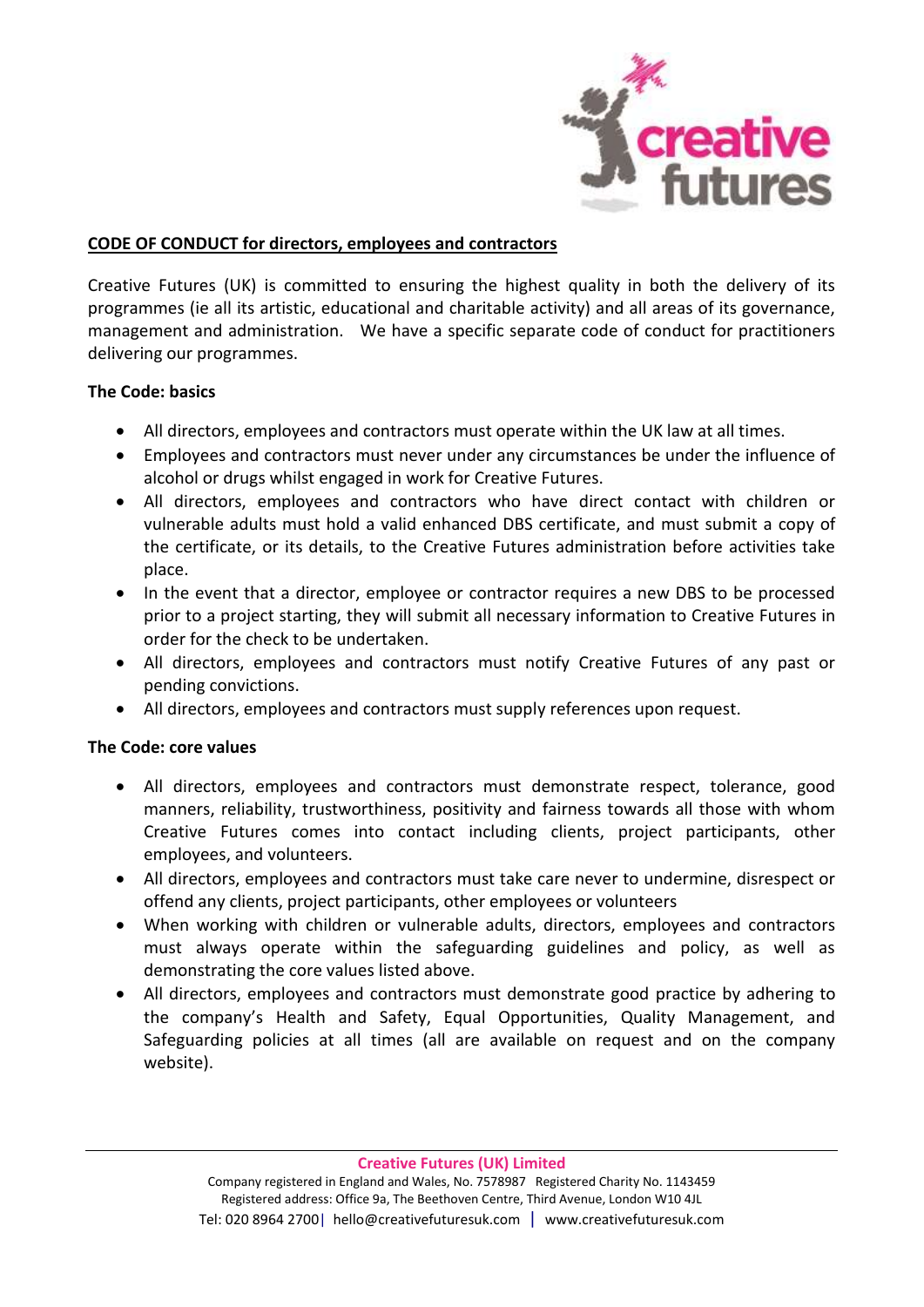

## **All directors and employees of Creative Futures will also adhere to the following policies:**

**Equality:** All directors and employees must act in accordance with Creative Futures (UK) Ltd's Equal Opportunities Policy, as well as the equivalent policy of any partner organisation or client in the delivery of said project.

**Conflict of interest:** All directors and employees must declare any interests which conflict with delivery of any Creative Futures project, and the declaration must be registered by the company. Conflicts of interest will be raised at Board level, and may result in the employee or director involved being required to cease their involvement in the relevant project.

**Relationships with Council staff and elected Members:** All directors and employees must declare any relationships with Council staff or elected Members in any local authority in which Creative Futures is delivering its services, and the declaration must be registered by the company and minuted at a Board meeting. If any director, employee, or contractor of Creative Futures raises an allegation of misconduct regarding a Council official or elected Member in relation to the service being delivered or any other matter, it will be dealt with by the Creative Director of Creative Futures, or a director, raised at Board level as requiring updates until resolved, and raised with the contract holder or their superior.

**Confidentiality:** full details regarding the service being delivered, and contract between the Council and Creative Futures, will not be disclosed by Creative Futures directors, employees or contractors to any third parties without the prior consent of the client contract holder.

**Media:** directors, employees and contractors of Creative Futures shall not disclose to the media any details relating to its contracts with any client, including local authorities, without the prior permission and agreement of the client.

**Gifts & Hospitality:** details of any gift or hospitality conferred on a director, employee or contractor of Creative Futures by a Council officer or elected Member must be registered with Creative Futures and minuted at a Board meeting.

# **Conflict resolution**

In the event of a disagreement arising between a director, employee or contractor and any other party, the director, employee or contractor is first requested to try to resolve the situation themselves in a calm, respectful and polite fashion. If an issue remains unresolved, the director,